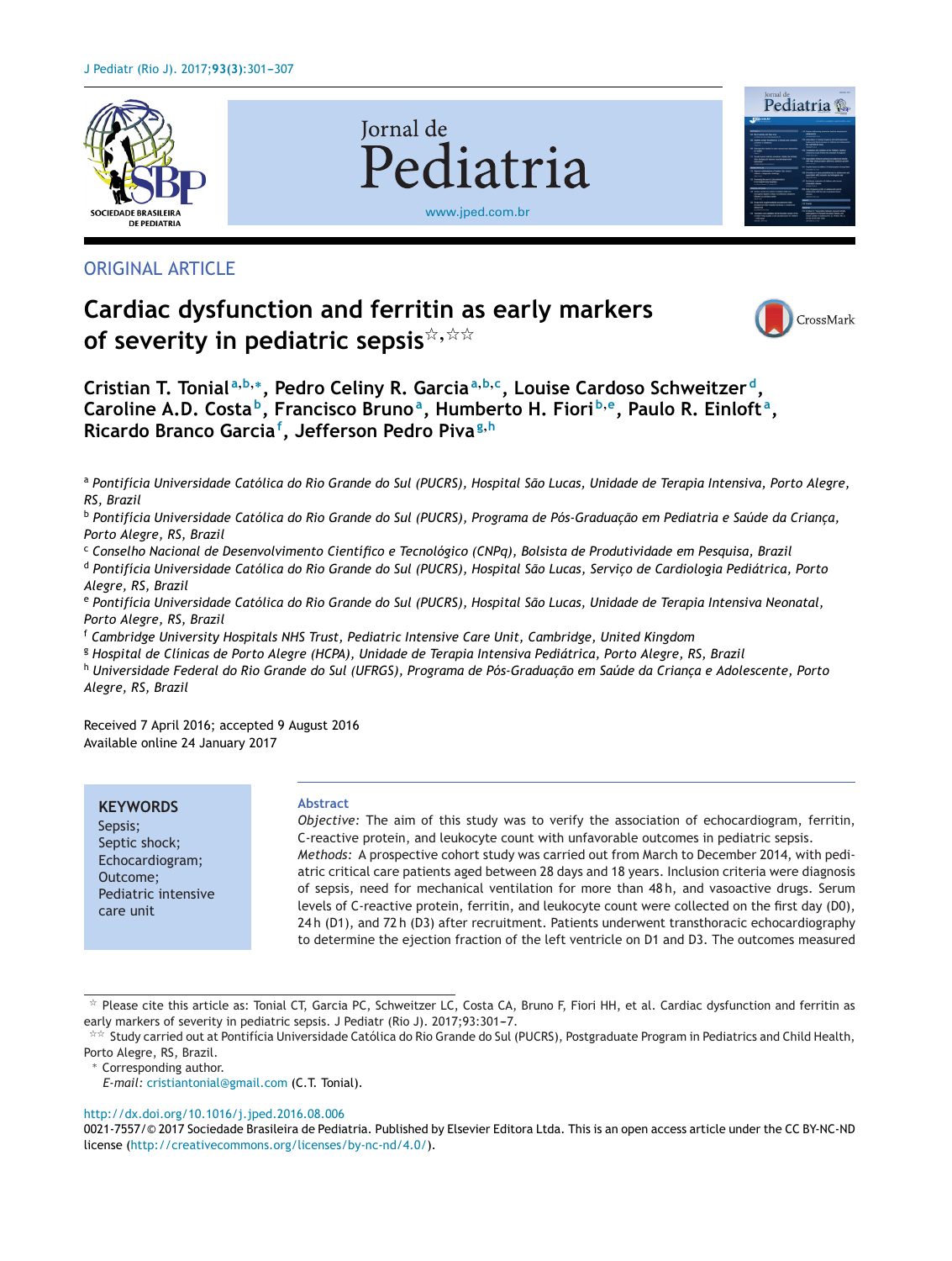were length of hospital stay and in the pediatric intensive care unit, mechanical ventilation duration, free hours of VM, duration of use of inotropic agents, maximum inotropic score, and mortality.

*Results:* Twenty patients completed the study. Patients with elevated ferritin levels on D0 had also fewer ventilator-free hours (*p* = 0.046) and higher maximum inotropic score (*p* = 0.009). Patients with cardiac dysfunction by echocardiogram on D1 had longer hospital stay ( $p = 0.047$ ), pediatric intensive care unit stay  $(p=0.020)$ , duration of mechanical ventilation  $(p=0.011)$ , maximum inotropic score (*p* = 0.001), and fewer ventilator-free hours (*p* = 0.020).

*Conclusion:* Cardiac dysfunction by echocardiography and serum ferritin value was significantly associated with unfavorable outcomes in pediatric patients with sepsis.

© 2017 Sociedade Brasileira de Pediatria. Published by Elsevier Editora Ltda. This is an open access article under the CC BY-NC-ND license [\(http://creativecommons.org/licenses/by-nc-nd/](http://creativecommons.org/licenses/by-nc-nd/4.0/) [4.0/\)](http://creativecommons.org/licenses/by-nc-nd/4.0/).

#### **PALAVRAS-CHAVE**

Sepse; Choque séptico; Ecocardiograma; Desfecho; Unidade de Terapia Intensiva Pediátrica

#### **Disfunc¸ão cardíaca e a ferritina como marcadores precoces de gravidade na sepse pediátrica**

#### **Resumo**

*Objetivo: Verificar a associação do ecocardiograma, da ferritina, da Proteína C Reativa (PCR)* e da contagem de leucócitos com desfechos desfavoráveis na sepse pediátrica.

*Métodos:* Estudo de coorte prospectivo, no período de março a dezembro de 2014, com pacientes críticos pediátricos de idade entre 28 dias e 18 anos. Critérios de inclusão foram diagnóstico de sepse, necessidade de ventilação mecânica (VM) por mais de 48 horas e uso de drogas vasoativas. Avaliaram-se os níveis séricos PCR, ferritina, contagem de leucócitos, no recrutamento (D0), 24 horas (D1) e 72 horas (D3) após o recrutamento. No D1 e no D3 todos pacientes foram submetidos a ecocardiograma transtorácico para determinação da Fração de Ejecão (FE) do ventrículo esquerdo. Os desfechos avaliados foram tempo de internação hospitalar e na Unidade de Terapia Intensiva pediátrica (UTIP); duração da VM; horas livres de VM; duração do uso de inotrópicos; escore de inotrópicos máximo e mortalidade.

*Resultados:* Vinte pacientes completaram o estudo. Ferritina elevada no D0 associou-se com menor tempo livre de ventilação ( $p = 0.046$ ) e maior escore de inotrópicos máximo ( $p = 0.009$ ). A disfunção cardíaca pelo ecocardiograma no D1 relacionou-se com maior tempo de internação hospitalar (p = 0,047), de UTIP (p = 0,020), VM total (p = 0,011), escore de inotrópicos máximo  $(p = 0,001)$  e menor tempo livre de VM  $(p = 0,020)$ .

*Conclusão:* A disfunc¸ão cardíaca pelo ecocardiograma e o valor de ferritina sérica associaram-se significativamente com desfechos desfavoráveis nos pacientes pediátricos com sepse.

© 2017 Sociedade Brasileira de Pediatria. Publicado por Elsevier Editora Ltda. Este é um artigo Open Access sob uma licença CC BY-NC-ND ([http://creativecommons.org/licenses/by-nc-nd/4.](http://creativecommons.org/licenses/by-nc-nd/4.0/)  $0/$ ).

### **Introduction**

Sepsis remains an important cause of morbidity and mortality in the pediatric intensive care unit (PICU) environment. Finding tools that can anticipate or monitor unfavorable evolution in sepsis can contribute to the improvement of care in these critically-ill patients. $1,2$ 

Thus, several biological markers have recently been studied as tools to evaluate disease progression in bacterial infections, sepsis, and septic shock.<sup>1-8</sup> Among the biomarkers, the most often used in the authors' setting are leukocyte count, C-reactive protein (CRP), and ferritin levels, the last two having limited studies in pediatrics correlating serum levels with unfavorable outcomes. $1,4,6-8$ 

In pediatric sepsis, myocardial dysfunction is one of the main causes of clinical deterioration.<sup>[9](#page-5-0)</sup> Myocardial

dysfunction may be present in up to 50% of cases of severe sepsis or septic shock, causing systolic or diastolic ventric-ular dysfunction and contributing to shock and mortality.<sup>[10](#page-5-0)</sup> The echocardiogram is already used in the management of patients with septic shock during volumetric resuscitation and to choose the best vasoactive drug.<sup>[11,12](#page-5-0)</sup> It is speculated that evaluations obtained by echocardiographic assessment can be used as markers of sepsis evolution. Additionally, few studies have associated these measures with unfavorable outcomes in pediatric sepsis.<sup>[13](#page-5-0)</sup>

The present observational study evaluated the evolution of left ventricular ejection fraction (EF) as measured by echocardiography, serum ferritin and CRP, as well as leukocyte count in critically ill patients with sepsis. Furthermore, measures of these markers were associated with unfavorable outcomes.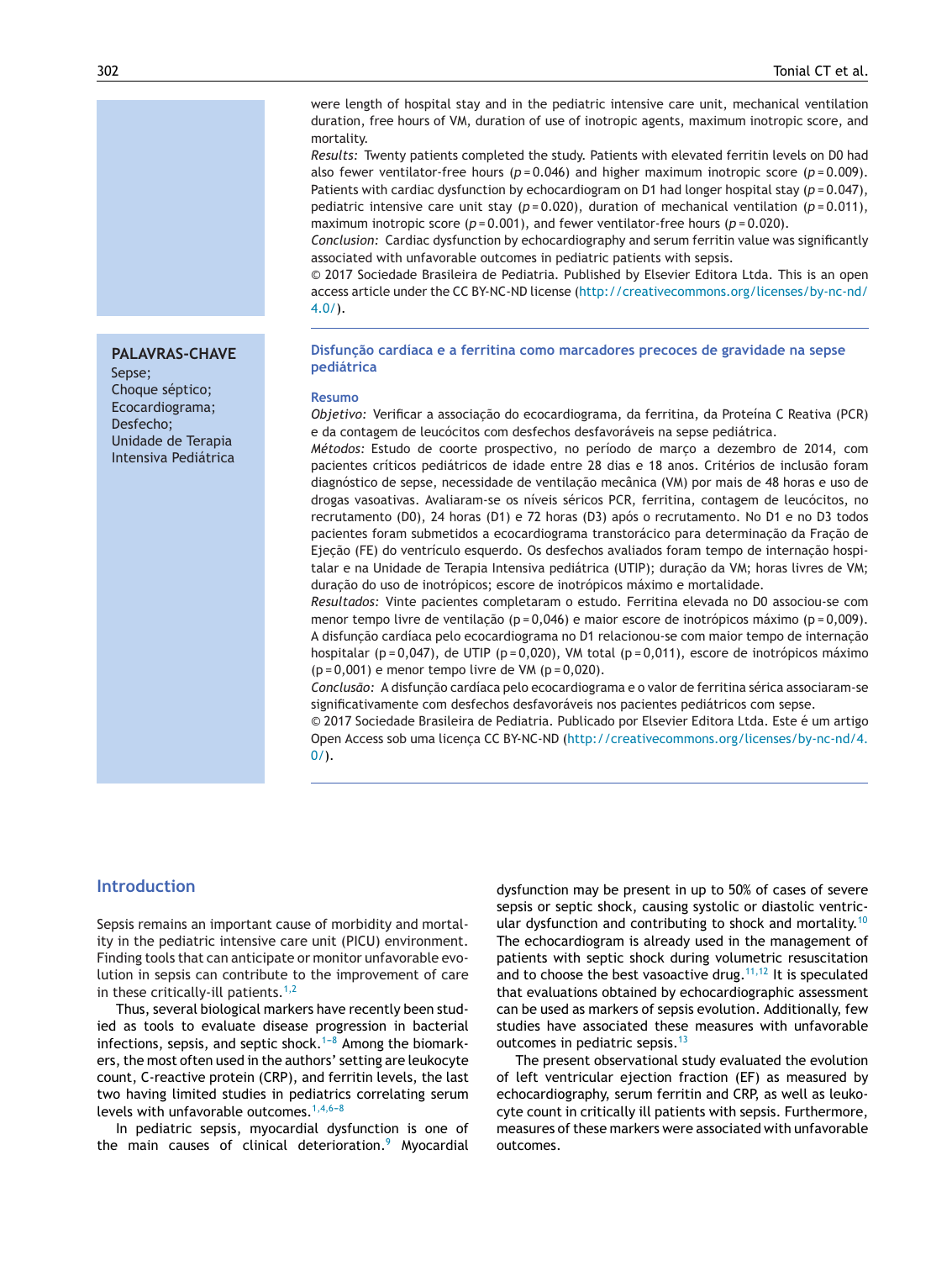### **Methods**

This prospective cohort study was developed at the PICU of Hospital São Lucas of Pontifícia Universidade Católica do Rio Grande do Sul (PUCRS), located in Porto Alegre, state of Rio Grande do Sul, southern Brazil, from March to December 2014. This unit receives patients aged 28 days to 18 years with clinical and surgical diseases and has 12 beds for hospitalization.

All patients hospitalized during the abovementioned period who required mechanical ventilation (MV) for more than 48 h using cardiovascular support (except for dopamine at a dose <5 mcg/kg/min) and who had clinical diagnosis or suspicion of sepsis were included. Exclusion criteria were: congenital heart disease, presence of confirmed or suspected endocrine disease involving the somatotropic and corticotropic axes, need for hemofiltration or any other renal replacement therapy, diagnosis of congenital or acquired immunosuppression, confirmed or suspected congenital glucose metabolism alterations, severe liver impairment, preterm birth, and weight <4 kg.

Sepsis was defined as the presence of two or more of the following four criteria: tachycardia, tachypnea, temperature change, leukocytosis, or leukopenia for age in the presence of confirmed or suspected infection. The organic dysfunctions were classified according to Goldstein et al.<sup>[14](#page-5-0)</sup> The presence of two or more organic dysfunctions was considered as multiple-organ dysfunction syndrome.

All patients in the study had their serum levels of CRP, ferritin, and leukocyte counts assessed at study entry (D0), 24 h (D1), and 72 h (D3) after recruitment. The sample was stratified according to CRP values (greater than 7.6 mg/dL and 16.[2](#page-5-0) mg/dL),<sup>2</sup> ferritin ( $\geq$ 300 ng/mL),<sup>[15](#page-5-0)</sup> and leukocyte count  $\langle$  <5000/ $\mu$ L and >15,000/ $\mu$ L) for association with outcomes.

On D1 and D3, all patients underwent transthoracic echocardiography to determine left ventricular ejection fraction (EF). The EF represents the ejected volume, in percentage, of the left ventricular end-diastolic volume, *i.e.*, how much blood is ejected into the aorta at systole. The Teichholz formula was used and cardiac dysfunction was considered when the EF was <55%.[16](#page-5-0)

The left ventricular shortening fraction was also measured, using the same formula, in all patients. The results obtained were overlapping; therefore, it was decided to use only the EF in the statistical analyses. The device used was the Siemens Acuson Cypress (Siemens® , Munich, Germany), with a 3 MHz transducer. All assessments were performed using the same device and by the same pediatric cardiologist, with experience in the Pediatric Cardiology Service of the Hospital São Lucas of PUCRS. Each examination had three consecutive measurements to minimize the effect of respiratory variation, mainly caused by mechanical ventilation. Kappa value was calculated to evaluate the intraobserver agreement and a Kappa of 0.80 was considered acceptable.

The following outcomes were evaluated: length of hospital stay (days), length of stay in the PICU (days), time of total MV (hours), time without MV (hours), total time of inotropic use, maximum inotropic score, and mortality.

To calculate the time without MV, a maximum of 28 days of mechanical ventilation (672 h) were considered, *i.e.*, the value corresponding to the number of hours free from mechanical ventilation was calculated by subtracting the time of total mechanical ventilation (hours) from 672 h. If the patient remained more than 672 h with MV, a value equal to zero was considered.<sup>[17](#page-5-0)</sup> For the maximum inotropic score, the highest value, obtained on any day of the study, was calculated through a summation obtained from the formula: dose of dopamine + dobutamine + (epinephrine  $\times$ 100) + (noradrenaline  $\times$  100) + (milrinone  $\times$  10). All of them were expressed in mcg/kg/min.<sup>[18](#page-5-0)</sup> The Pediatric Index of Mortality 2 (PIM2) was calculated on the first day of the PICU, according to the routine of this service.<sup>[19](#page-5-0)</sup> A PIM2 value of 6% was chosen as the cutoff point for severity, as it is the upper limit of historical mortality in this service.

Regarding the statistical analysis, the numerical data were expressed in absolute values and percentages. Demographic data such as age, weight, gender, type of organ dysfunction, presence of infection, and origin of the patient were obtained through the electronic medical record. The Kolmogorov-Smirnov test was used to verify sample normality, with a sample being considered normal when the value was >0.05. Qualitative (categorical) variables were expressed as absolute values and percentages, and when the sample was stratified, the groups were compared using Pearson's chi-squared test or Fisher's exact test. Quantitative variables were expressed as mean and standard deviation, and those with asymmetric distribution, as median and interquartile range (IQR). When the sample was stratified, the groups were compared using Student's *t*-test or ANOVA for variables with normal distribution and the Mann-Whitney-Wilcoxon or Kruskal-Wallis test for variables with non-normal distribution. Values of *p* < 0.05 were considered significant. Data analysis was performed using the IBM Statistical Package for Social Sciences (IBM SPSS Statistics 20).

This study was approved by the research ethics committee of Hospital São Lucas of PUCRS, under No. 474,050, issued on 11/27/2013. Authorization was requested to participate in the study through an informed consent from the parents or guardians of all the recruited patients.

#### **Results**

There were 337 hospitalizations during the recruitment period and, of these, 41 patients were eligible for the study. Parental consent was not granted in four cases and one child died before the start of the examination. Of the 36 who had samples collected, eight children were excluded after they failed to complete the echocardiographic study and eight were excluded due to error, loss, or insufficient collection of some of the study material. The remaining 20 children completed the protocol. There were no baseline differences in characteristics, severity measured by PIM2, and mortality between the excluded patients and those remaining in the study. The general characteristics of the study population are described in [Table](#page-3-0) 1.

At recruitment, when stratified by severity (PIM2 <6% or  $>6\%$ ), the authors did not find any differences in demographic characteristics, diagnoses at hospitalization, time of MV, and time of inotropic use and score. Among the laboratory markers of inflammatory response, leukocyte count and CRP did not differ between the groups. Only ferritin values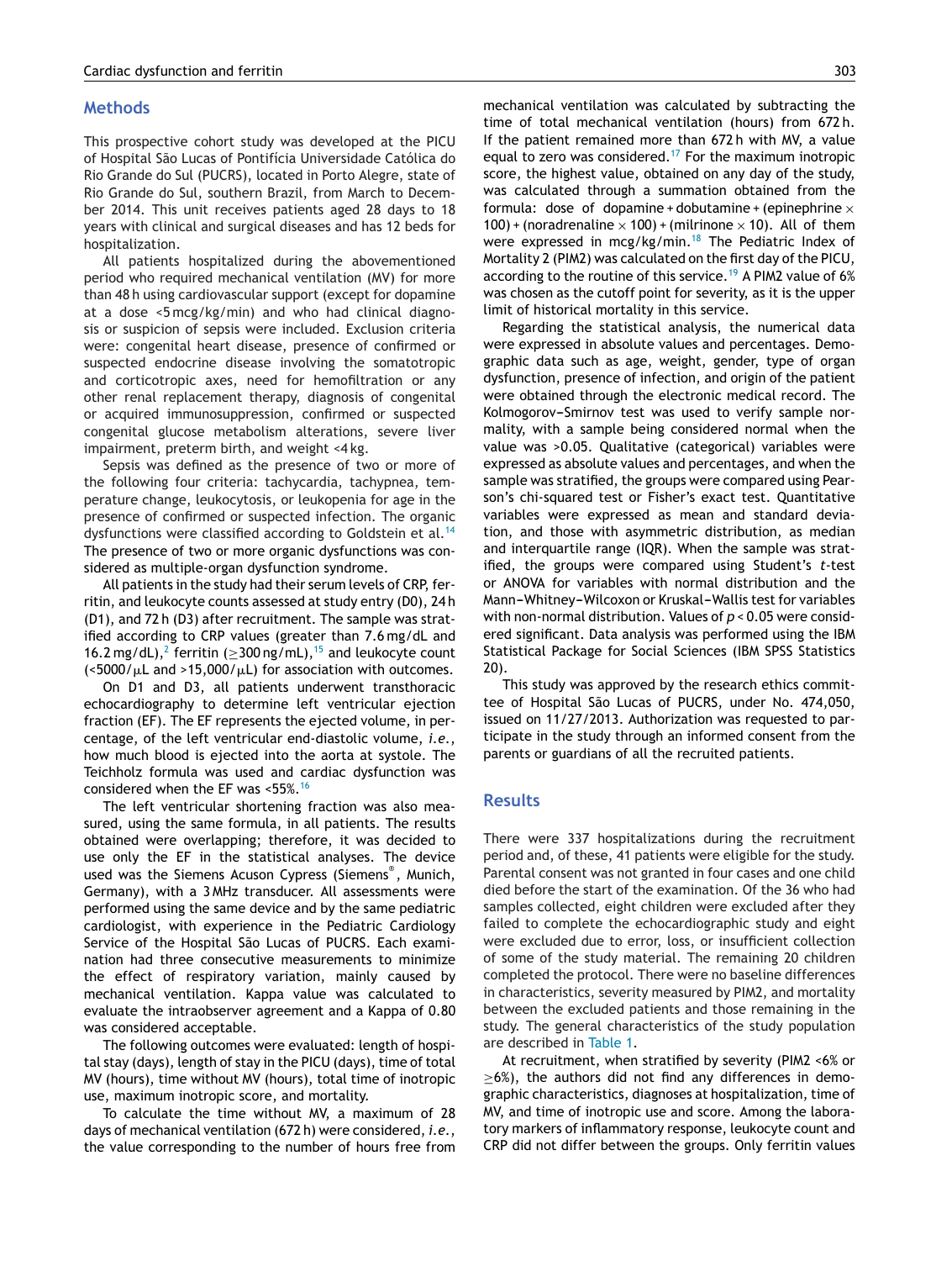<span id="page-3-0"></span>**Table 1** Overall characteristics of the sample at recruitment.

| Patient characteristics                                                                                                 | Data at<br>recruitment<br>(D0)      |
|-------------------------------------------------------------------------------------------------------------------------|-------------------------------------|
| Age (m) M, SD<br>Weight (g) M, SD<br>Male gender $n, %$                                                                 | $6 + 3$<br>$7383 + 2471$<br>12 (60) |
| Predominant dysfunction at PICU admission<br>1. Respiratory $n, %$<br>2. Cardiocirculatory n, %<br>3. Neurological n, % | 11(55)<br>6(30)<br>3(15)            |
| External patient $n, %$<br>Time of MV before recruitment<br>$(h)$ M, SD                                                 | 17 (85)<br>$63 + 19$                |
| Time of inotropics before<br>recruitment (h) M, SD                                                                      | $55 + 13$                           |
| Inotropic score at DO M, SD                                                                                             | $33 + 39$                           |
| PIM2% M, SD<br>PIM2 > $6\%$ n, $\%$                                                                                     | $13.7 \pm 15.7$<br>12(60)           |
| Leukocytes/µL M, SD                                                                                                     | $14,852 \pm 5663$                   |
| CRP mg/dL M, SD                                                                                                         | $12.6 \pm 9.7$                      |
| Ferritin ng/mL MDN, IQR                                                                                                 | 172<br>$(118.3 - 514)$              |
| Ferritin $>$ 300 ng/mL n, %                                                                                             | 8(40)                               |

Normality verified by the Kolmogorov-Smirnov test.

m, months; g, grams; M, mean; MDN, median; IQR, interquartile range; *n*, number; h, hours; %, percentage; SD, standard deviation; MV, mechanical ventilation; D0, day zero; PIM2, pediatric index of mortality 2; CRP, C-reactive protein.

were higher among the most severe cases (mean and standard deviation:  $454.4 \pm 309.7$  *vs.*  $91.9 \pm 6$  ng/mL;  $p = 0.005$ ).

#### **Cardiac output (EF)**

All patients were submitted to echocardiogram on the first and third study days after recruitment. Overall, EF values increased in a discrete and non-significant manner during the study interval. Six patients (30%) had EF < 55%, characterizing cardiac dysfunction. Of these, two (10%) recovered cardiac function on D3. Patients with cardiac dysfunction on the first day had higher PIM2 at the PICU admission and had a significant association with unfavorable outcomes. Two patients from this group died [\(Table](#page-4-0) 2).

#### **Evolution of inflammatory markers**

Inflammatory mediators were elevated at recruitment and showed different patterns throughout the study. Ferritin was within normal limits in most patients, with no significant decrease on D3. CRP levels were extremely high at recruitment and decreased significantly, but still showed abnormal levels on D3. Total leukocytes remained elevated throughout the study period ([Table](#page-4-0) 3).

Patients with hyperferritinemia ( $\geq$ 300 ng/mL) at recruitment (D0) had more severe disease on the first day at the PICU (higher PIM2) and had the worst outcomes. The two patients who died belonged to this group ([Table](#page-4-0) 4).

#### **Discussion**

This was one of the few cohort studies that jointly analyzed sepsis biomarkers, echocardiogram measurements, evolution, and outcomes in critically ill pediatric patients. The inclusion criteria were strict; all patients were on mechanical ventilation for at least 48 h and required vasoactive drug support. PIM2 was higher than 6% in 12 patients (60%), indicating high severity of the recruited individuals. The mortality rate was 10%, which is compatible with the literature.<sup>[18,20](#page-5-0)</sup> The present study demonstrated a significant association between low cardiac systolic function, represented by EF, and hyperferritinemia with unfavorable outcomes.

Cardiac dysfunction in pediatric sepsis is a widely known, but not yet fully understood condition. $9$  The finding of left ventricular cardiac dysfunction in septic shock (low EF) of 30% is consistent with studies recently published by Raj et al., 37%; Pulido et al., 27%; and Furian et al.,  $33\frac{9}{21}$ ,  $22\frac{1}{22}$ The last two authors did not find an association between low EF and unfavorable outcomes or mortality when studying adult patients. However, Carmona et al. found increased mortality in pediatric patients with septic shock that had an EF <45% on the first day of PICU admission, a result sim-ilar to that of the present study.<sup>[13](#page-5-0)</sup> None of these studies associated cardiac dysfunction measured by EF with other clinical outcomes. A possible explanation for these findings is that cardiac dysfunction, in severe sepsis or septic shock, has a greater influence on the clinical picture of pediatric patients when compared to that of adult patients, who pre-dominantly have vasoplegic shock.<sup>[9,10](#page-5-0)</sup> Thus, patients who are already receiving optimized inotropic therapy and still have cardiac dysfunction will tend to have a worse outcome.

Ferritin was the most prominent inflammatory marker in this study. It is an iron-storing protein, responsible for releasing it in a controlled manner. In inflammatory processes, a great production of this protein occurs, inducing a decrease in serum iron, believed to minimize the availability of iron to microorganisms. For this reason, ferritin in critically ill pediatric patients may be elevated, and it is associated with severity in some diseases.<sup> $6-8$ </sup> The mortality rate in patients with ferritin > 3000 ng/mL is 3-fold higher. $8$ 

In the present study, 40% of the patients had high levels of this biomarker on D0. When the sample was stratified into two groups using the 300 ng/mL cutoff point, a significant association between hyperferritinemia and unfavorable outcomes was observed, such as fewer mechanical ventilation-free hours and higher maximum inotropic score. Additionally, the two patients who died belonged to this group. Garcia et al. had previously associated ferritin lev-els >500 ng/mL with mortality.<sup>6</sup> [S](#page-5-0)ustained hyperferritinemia or very high values of this marker represent an intense inflammatory response scenario that should be beneficial, but seems to be an indicator of unfavorable outcomes.<sup>7</sup> [T](#page-5-0)he present study used a cut-off point of 300 ng/mL, since in a previous study by Laks and Garcia, $15$  this was the closest median value in patients with septic shock. The reduction of the cutoff point to 300 ng/mL accentuates the results of this study.

Rey et al. published in their study in 2007 a stratification of CRP values in pediatric patients with systemic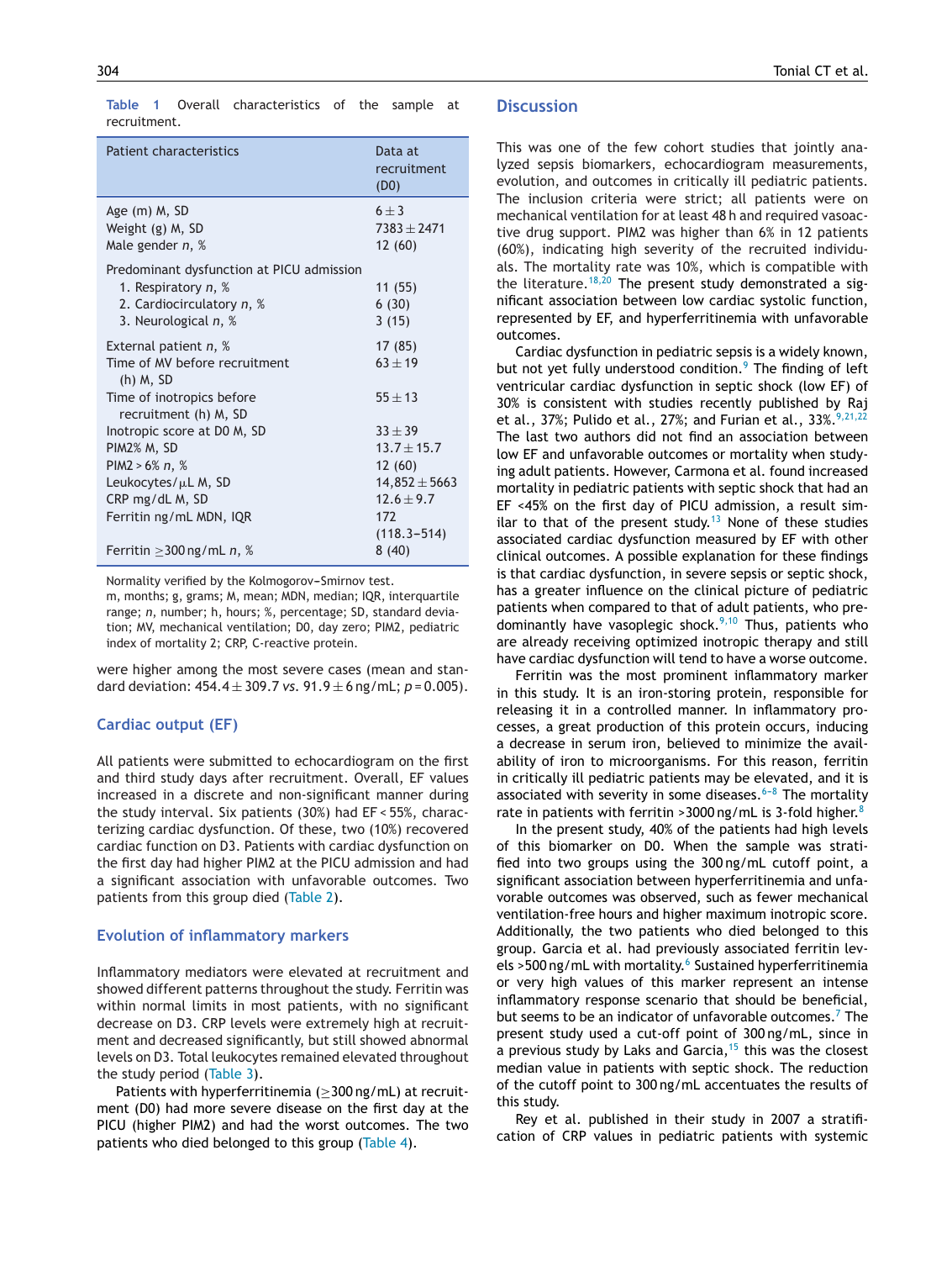<span id="page-4-0"></span>

|  |  | Table 2 Cardiac dysfunction by echocardiogram on the first day (D1) post-recruitment and outcomes. |
|--|--|----------------------------------------------------------------------------------------------------|
|  |  |                                                                                                    |

|                                                     | With cardiac<br>dysfunction<br>EF < 55%<br>$n = 6$ | Without cardiac<br>dysfunction<br>EF > 55%<br>$n = 14$ | p       |
|-----------------------------------------------------|----------------------------------------------------|--------------------------------------------------------|---------|
| Length of hospitalization (days) <sup>a</sup>       | $40.7 \pm 28.8$                                    | $23.3 \pm 8.3$                                         | 0.047   |
| Time of hospitalization at PICU (days) <sup>a</sup> | $33.7 \pm 26.8$                                    | $14.9 \pm 6.0$                                         | 0.020   |
| Total MV time (h) <sup>a</sup>                      | $799.3 \pm 644.5$                                  | $293.4 \pm 152.6$                                      | 0.011   |
| Ventilation-free hours $(h)^b$                      | $0(0-144)$                                         | 373.50 (316.30-511.30)                                 | 0.020   |
| Total inotropic time $(h)^a$                        | $370.3 \pm 255.4$                                  | $262.7 \pm 137.2$                                      | 0.231   |
| Maximum inotropic score <sup>a</sup>                | $134.2 \pm 92$                                     | $28.5 + 22.6$                                          | 0.001   |
| $PIM2\%$ <sup>a</sup>                               | $33.9 \pm 13.9$                                    | $5.0 \pm 4.1$                                          | < 0.001 |
| PIM2 $>6\%$ n, $\%$                                 | $6(100\%)$                                         | $0(0\%)$                                               |         |
| Deaths n, %                                         | 2(33%)                                             | $0(0\%)$                                               |         |

Normality verified by the Kolmogorov-Smirnov test.

*n*, number; h, hours; %, percentage; MV, mechanical ventilation; PIM2, Pediatric Index of Mortality 2.

a Values expressed as mean and standard deviation.

b Values expressed as median and interquartile range.

|                                   | Day zero                       | Day 1                 | Day 3                     |         |
|-----------------------------------|--------------------------------|-----------------------|---------------------------|---------|
| Ferritin, ng/mL <sup>a</sup>      | 172 $(118.3 - 514.0)^c$        | $173.9(109.8-617)^c$  | $158.9 (77.8 - 361.9)^c$  | 0.939   |
| CRP, $mg/dL^b$                    | $12.6 + 9.7^{\circ}$           | $8.8 \pm 6.5^{\circ}$ | $3.5 + 1.8^e$             | < 0.001 |
| Leukocytes/ $\mu$ L $^{\text{b}}$ | $14.852 \pm 5663$ <sup>c</sup> | $16.874 \pm 9599^c$   | $15,672 \pm 6197^{\circ}$ | 0.684   |

a Values expressed as median and interquartile range.

<sup>b</sup> Values expressed as mean and standard deviation.

 $c, d, e$  The same letter indicates no difference between the groups. Normality was verified by the Kolmogorov-Smirnov test.

CRP, C-reactive protein.

|                                                     | Ferritin $>$ 300 ng/mLn = 8 | Ferritin < $300$ ng/mLn = 12 | p       |
|-----------------------------------------------------|-----------------------------|------------------------------|---------|
| Length of hospitalization (days) <sup>a</sup>       | $35.5 \pm 26.4$             | $23.8 \pm 8.4$               | 0.166   |
| Time of hospitalization at PICU (days) <sup>a</sup> | $28.6 \pm 24.7$             | $15.1 \pm 6.1$               | 0.084   |
| Total MV time $(h)^a$                               | $664.0 \pm 604.1$           | $299.3 \pm 154.1$            | 0.058   |
| Ventilation-free hours (h) <sup>a</sup>             | $175.5 \pm 258.2$           | $372.6 \pm 157.1$            | 0.046   |
| Total inotropic time (h) <sup>a</sup>               | $322.3 \pm 240.3$           | $276.8 \pm 136.7$            | 0.594   |
| Maximum inotropic score <sup>a</sup>                | $108.6 \pm 92.2$            | $27.9 \pm 23.1$              | 0.009   |
| PIM2 $(\%)^a$                                       | $28.5 \pm 15.5$             | $3.8 \pm 3.0$                | < 0.001 |
| PIM2 $>6\%$ n, $\%$                                 | 8(100)                      | 4(33.3)                      | 0.001   |
| Deaths $n, %$                                       | 2(25)                       | 0(0)                         |         |

**Table 4** Hyperferritinemia at recruitment (D0) and outcomes.

*n*, number; h, hours; %, percentage; MV, mechanical ventilation; PIM2, Pediatric Index of Mortality 2.

Normality verified by the Kolmogorov-Smirnov test.

a Values expressed as mean and standard deviation.

inflammatory response syndrome (SIRS), sepsis, severe sepsis, and septic shock. $2$  Similarly to Rey, in the present study, CRP at recruitment was elevated as in septic shock  $(12.6 \pm 9.7 \,\text{mg/dL})$ , and showed a significant reduction on subsequent days. On D3, patients still had abnormal values of this biomarker  $(3.5 \pm 1.8 \,\text{mg/dL})$ . However, there was no association between the highest values of CRP found in this sample and unfavorable outcomes.

Studies that stratify CRP values in septic shock in pediatric patients are scarce. Leukocyte count was not useful as a marker of severity either, as its value remained constant.

Initially, for leukocyte analysis, the authors used normal values as reference, as limit values were not found in the literature that defined prognosis for this marker. Some studies have already demonstrated the low validity of leukocyte count as a diagnostic and prognostic marker in pediatric sepsis.<sup>[2,23](#page-5-0)</sup>

#### **Study limitations**

Some limitations of this study should be indicated. The first is related to EF measurement by echocardiogram, which is a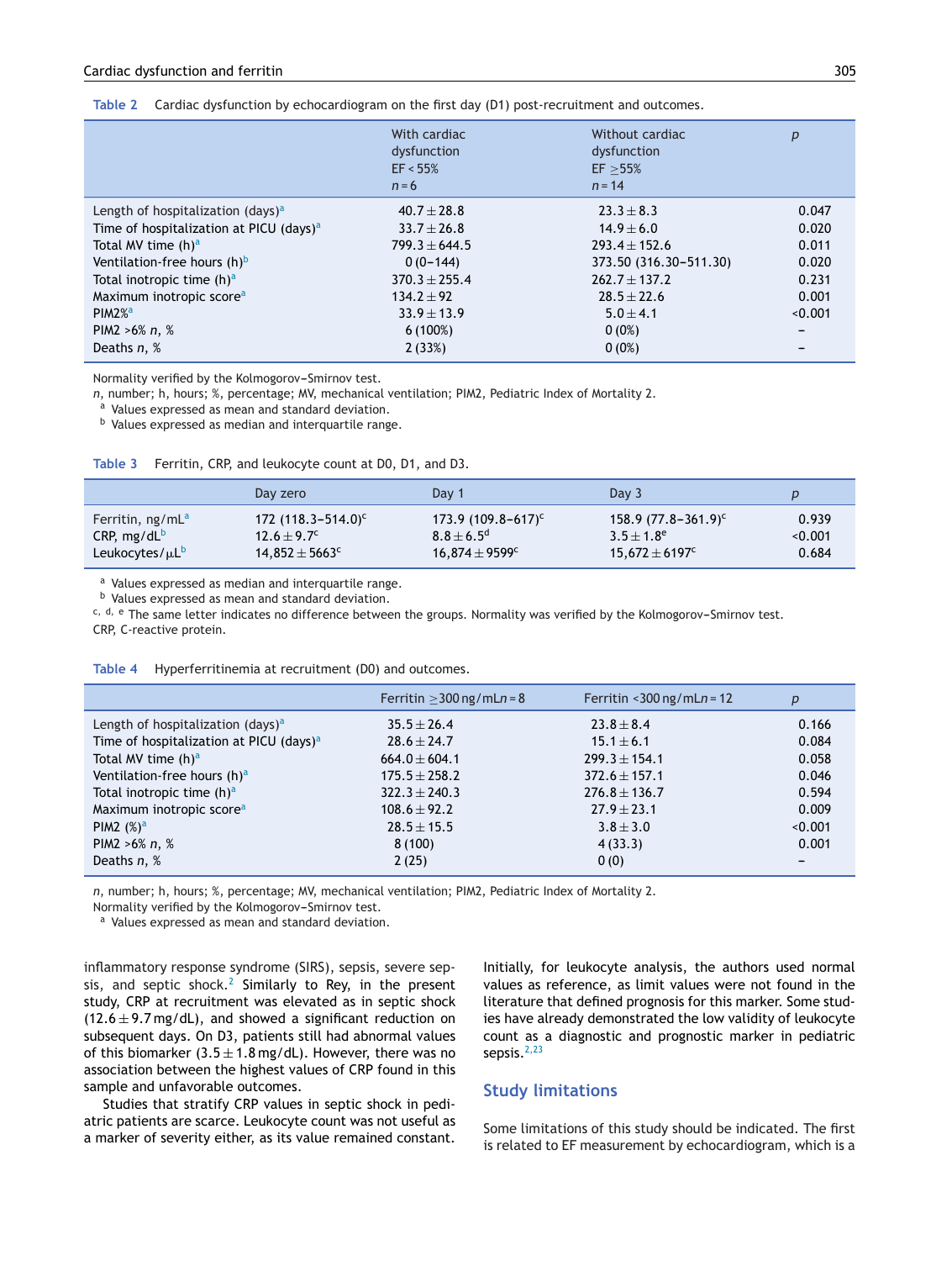<span id="page-5-0"></span>professional-dependent assessment. This method was chosen, despite its limitations, because it is available in most PICU services in Brazil. The second is the use of PIM2 as an outcome, representing a prognostic index indicating mortality. Patients with cardiac dysfunction and hyperferritinemia had higher PIM2. Considering that PIM2 is used in patient populations to estimate mortality, the finding of the association of this measure of severity with biomarkers allows an interesting application of this index, which is widely used in Brazilian PICUs.

The third is the lack of other biomarkers already studied in pediatric sepsis. It was decided to study the ones that are easily obtained and most commonly used in Brazil. Finally, the number of patients was a limitation. The authors studied an expressive group of very severe patients, in whom the inclusion and exclusion criteria were strict. The sample, while producing significant differences in results, had a low statistical power.

In brief, cardiac dysfunction by echocardiogram (EF < 55%) on D1 and serum ferritin values (≥300 ng/mL) on DO, obtained in pediatric patients with sepsis admitted to the PICU, were significantly associated with unfavorable outcomes.

#### **Funding**

Conselho Nacional de Desenvolvimento Científico e Tecnológico (CNPq), whose funding was approved by process No. 485488/2011-6 - Research Project Support - Universal 14/2011.

## **Conflicts of interest**

Dr. Pedro Celiny R. Garcia has a grant from Coordenação de Aperfeicoamento de Pessoal de Nível Superior (CAPES BRASIL). The others authors declare no conflicts of interest.

#### **Acknowledgements**

To CAPES, for the supplied grants, and to the Postgraduate Program in Pediatrics and Child Health of PUCRS, for allowing the authors to carry out this study.

#### **References**

- 1. [Simon](http://refhub.elsevier.com/S0021-7557(17)30032-3/sbref0120) [L,](http://refhub.elsevier.com/S0021-7557(17)30032-3/sbref0120) [Gauvin](http://refhub.elsevier.com/S0021-7557(17)30032-3/sbref0120) [F,](http://refhub.elsevier.com/S0021-7557(17)30032-3/sbref0120) [Amre](http://refhub.elsevier.com/S0021-7557(17)30032-3/sbref0120) [DK,](http://refhub.elsevier.com/S0021-7557(17)30032-3/sbref0120) [Lacroix](http://refhub.elsevier.com/S0021-7557(17)30032-3/sbref0120) [J.](http://refhub.elsevier.com/S0021-7557(17)30032-3/sbref0120) [Serum](http://refhub.elsevier.com/S0021-7557(17)30032-3/sbref0120) [procalcitonin](http://refhub.elsevier.com/S0021-7557(17)30032-3/sbref0120) [and](http://refhub.elsevier.com/S0021-7557(17)30032-3/sbref0120) [C-reactive](http://refhub.elsevier.com/S0021-7557(17)30032-3/sbref0120) [protein](http://refhub.elsevier.com/S0021-7557(17)30032-3/sbref0120) [levels](http://refhub.elsevier.com/S0021-7557(17)30032-3/sbref0120) [as](http://refhub.elsevier.com/S0021-7557(17)30032-3/sbref0120) [markers](http://refhub.elsevier.com/S0021-7557(17)30032-3/sbref0120) [of](http://refhub.elsevier.com/S0021-7557(17)30032-3/sbref0120) [bacterial](http://refhub.elsevier.com/S0021-7557(17)30032-3/sbref0120) [infec](http://refhub.elsevier.com/S0021-7557(17)30032-3/sbref0120)[tion:](http://refhub.elsevier.com/S0021-7557(17)30032-3/sbref0120) [a](http://refhub.elsevier.com/S0021-7557(17)30032-3/sbref0120) [systematic](http://refhub.elsevier.com/S0021-7557(17)30032-3/sbref0120) [review](http://refhub.elsevier.com/S0021-7557(17)30032-3/sbref0120) [and](http://refhub.elsevier.com/S0021-7557(17)30032-3/sbref0120) [meta-analysis.](http://refhub.elsevier.com/S0021-7557(17)30032-3/sbref0120) [Clin](http://refhub.elsevier.com/S0021-7557(17)30032-3/sbref0120) [Infect](http://refhub.elsevier.com/S0021-7557(17)30032-3/sbref0120) [Dis.](http://refhub.elsevier.com/S0021-7557(17)30032-3/sbref0120) 2004:39:206-17.
- 2. [Rey](http://refhub.elsevier.com/S0021-7557(17)30032-3/sbref0125) [C,](http://refhub.elsevier.com/S0021-7557(17)30032-3/sbref0125) [Los](http://refhub.elsevier.com/S0021-7557(17)30032-3/sbref0125) [Arcos](http://refhub.elsevier.com/S0021-7557(17)30032-3/sbref0125) [M,](http://refhub.elsevier.com/S0021-7557(17)30032-3/sbref0125) [Concha](http://refhub.elsevier.com/S0021-7557(17)30032-3/sbref0125) [A,](http://refhub.elsevier.com/S0021-7557(17)30032-3/sbref0125) [Medina](http://refhub.elsevier.com/S0021-7557(17)30032-3/sbref0125) [A,](http://refhub.elsevier.com/S0021-7557(17)30032-3/sbref0125) [Prieto](http://refhub.elsevier.com/S0021-7557(17)30032-3/sbref0125) [S,](http://refhub.elsevier.com/S0021-7557(17)30032-3/sbref0125) [Mar](http://refhub.elsevier.com/S0021-7557(17)30032-3/sbref0125)[tinez](http://refhub.elsevier.com/S0021-7557(17)30032-3/sbref0125) [P,](http://refhub.elsevier.com/S0021-7557(17)30032-3/sbref0125) [et](http://refhub.elsevier.com/S0021-7557(17)30032-3/sbref0125) [al.](http://refhub.elsevier.com/S0021-7557(17)30032-3/sbref0125) [Procalcitonin](http://refhub.elsevier.com/S0021-7557(17)30032-3/sbref0125) [and](http://refhub.elsevier.com/S0021-7557(17)30032-3/sbref0125) [C-reactive](http://refhub.elsevier.com/S0021-7557(17)30032-3/sbref0125) [protein](http://refhub.elsevier.com/S0021-7557(17)30032-3/sbref0125) [as](http://refhub.elsevier.com/S0021-7557(17)30032-3/sbref0125) [markers](http://refhub.elsevier.com/S0021-7557(17)30032-3/sbref0125) [of](http://refhub.elsevier.com/S0021-7557(17)30032-3/sbref0125) [systemic](http://refhub.elsevier.com/S0021-7557(17)30032-3/sbref0125) [inflammatory](http://refhub.elsevier.com/S0021-7557(17)30032-3/sbref0125) [response](http://refhub.elsevier.com/S0021-7557(17)30032-3/sbref0125) [syndrome](http://refhub.elsevier.com/S0021-7557(17)30032-3/sbref0125) [sever](http://refhub.elsevier.com/S0021-7557(17)30032-3/sbref0125)[ity](http://refhub.elsevier.com/S0021-7557(17)30032-3/sbref0125) [in](http://refhub.elsevier.com/S0021-7557(17)30032-3/sbref0125) [critically](http://refhub.elsevier.com/S0021-7557(17)30032-3/sbref0125) [ill](http://refhub.elsevier.com/S0021-7557(17)30032-3/sbref0125) [children.](http://refhub.elsevier.com/S0021-7557(17)30032-3/sbref0125) [Intensive](http://refhub.elsevier.com/S0021-7557(17)30032-3/sbref0125) [Care](http://refhub.elsevier.com/S0021-7557(17)30032-3/sbref0125) [Med.](http://refhub.elsevier.com/S0021-7557(17)30032-3/sbref0125) [2007;33:](http://refhub.elsevier.com/S0021-7557(17)30032-3/sbref0125)  $477 - 84.$  $477 - 84.$
- 3. [Teng](http://refhub.elsevier.com/S0021-7557(17)30032-3/sbref0130) [Chung](http://refhub.elsevier.com/S0021-7557(17)30032-3/sbref0130) [T,](http://refhub.elsevier.com/S0021-7557(17)30032-3/sbref0130) [Hinds](http://refhub.elsevier.com/S0021-7557(17)30032-3/sbref0130) [CJ.](http://refhub.elsevier.com/S0021-7557(17)30032-3/sbref0130) [Treatment](http://refhub.elsevier.com/S0021-7557(17)30032-3/sbref0130) [with](http://refhub.elsevier.com/S0021-7557(17)30032-3/sbref0130) [GH](http://refhub.elsevier.com/S0021-7557(17)30032-3/sbref0130) [and](http://refhub.elsevier.com/S0021-7557(17)30032-3/sbref0130) [IGF-1](http://refhub.elsevier.com/S0021-7557(17)30032-3/sbref0130) [in](http://refhub.elsevier.com/S0021-7557(17)30032-3/sbref0130) [critical](http://refhub.elsevier.com/S0021-7557(17)30032-3/sbref0130) [illness.](http://refhub.elsevier.com/S0021-7557(17)30032-3/sbref0130) [Crit](http://refhub.elsevier.com/S0021-7557(17)30032-3/sbref0130) [Care](http://refhub.elsevier.com/S0021-7557(17)30032-3/sbref0130) [Clin.](http://refhub.elsevier.com/S0021-7557(17)30032-3/sbref0130) [2006;22:29](http://refhub.elsevier.com/S0021-7557(17)30032-3/sbref0130)[-40.](http://refhub.elsevier.com/S0021-7557(17)30032-3/sbref0130)
- 4. [Vila](http://refhub.elsevier.com/S0021-7557(17)30032-3/sbref0135) [Pérez](http://refhub.elsevier.com/S0021-7557(17)30032-3/sbref0135) [D,](http://refhub.elsevier.com/S0021-7557(17)30032-3/sbref0135) [Jordan](http://refhub.elsevier.com/S0021-7557(17)30032-3/sbref0135) [I,](http://refhub.elsevier.com/S0021-7557(17)30032-3/sbref0135) [Esteban](http://refhub.elsevier.com/S0021-7557(17)30032-3/sbref0135) [E,](http://refhub.elsevier.com/S0021-7557(17)30032-3/sbref0135) [García-Soler](http://refhub.elsevier.com/S0021-7557(17)30032-3/sbref0135) [P,](http://refhub.elsevier.com/S0021-7557(17)30032-3/sbref0135) [Murga](http://refhub.elsevier.com/S0021-7557(17)30032-3/sbref0135) [V,](http://refhub.elsevier.com/S0021-7557(17)30032-3/sbref0135) [Bonil](http://refhub.elsevier.com/S0021-7557(17)30032-3/sbref0135) [V,](http://refhub.elsevier.com/S0021-7557(17)30032-3/sbref0135) [et](http://refhub.elsevier.com/S0021-7557(17)30032-3/sbref0135) [al.](http://refhub.elsevier.com/S0021-7557(17)30032-3/sbref0135) [Prognostic](http://refhub.elsevier.com/S0021-7557(17)30032-3/sbref0135) [factors](http://refhub.elsevier.com/S0021-7557(17)30032-3/sbref0135) [in](http://refhub.elsevier.com/S0021-7557(17)30032-3/sbref0135) [pediatric](http://refhub.elsevier.com/S0021-7557(17)30032-3/sbref0135) [sepsis](http://refhub.elsevier.com/S0021-7557(17)30032-3/sbref0135) [study,](http://refhub.elsevier.com/S0021-7557(17)30032-3/sbref0135) [from](http://refhub.elsevier.com/S0021-7557(17)30032-3/sbref0135) [the](http://refhub.elsevier.com/S0021-7557(17)30032-3/sbref0135) [Spanish](http://refhub.elsevier.com/S0021-7557(17)30032-3/sbref0135) [Society](http://refhub.elsevier.com/S0021-7557(17)30032-3/sbref0135) [of](http://refhub.elsevier.com/S0021-7557(17)30032-3/sbref0135) [Pediatric](http://refhub.elsevier.com/S0021-7557(17)30032-3/sbref0135) [Intensive](http://refhub.elsevier.com/S0021-7557(17)30032-3/sbref0135) [Care.](http://refhub.elsevier.com/S0021-7557(17)30032-3/sbref0135) [Pediatr](http://refhub.elsevier.com/S0021-7557(17)30032-3/sbref0135) [Infect](http://refhub.elsevier.com/S0021-7557(17)30032-3/sbref0135) [Dis](http://refhub.elsevier.com/S0021-7557(17)30032-3/sbref0135) [J.](http://refhub.elsevier.com/S0021-7557(17)30032-3/sbref0135) 2014;33:152-7.
- 5. [Van](http://refhub.elsevier.com/S0021-7557(17)30032-3/sbref0140) [Leeuwen](http://refhub.elsevier.com/S0021-7557(17)30032-3/sbref0140) [HJ,](http://refhub.elsevier.com/S0021-7557(17)30032-3/sbref0140) [Heezius](http://refhub.elsevier.com/S0021-7557(17)30032-3/sbref0140) [EC,](http://refhub.elsevier.com/S0021-7557(17)30032-3/sbref0140) [Dallinga](http://refhub.elsevier.com/S0021-7557(17)30032-3/sbref0140) [GM,](http://refhub.elsevier.com/S0021-7557(17)30032-3/sbref0140) [van](http://refhub.elsevier.com/S0021-7557(17)30032-3/sbref0140) [Strijp](http://refhub.elsevier.com/S0021-7557(17)30032-3/sbref0140) [JA,](http://refhub.elsevier.com/S0021-7557(17)30032-3/sbref0140) [Verhoef](http://refhub.elsevier.com/S0021-7557(17)30032-3/sbref0140) [J,](http://refhub.elsevier.com/S0021-7557(17)30032-3/sbref0140) [van](http://refhub.elsevier.com/S0021-7557(17)30032-3/sbref0140) [Kessel](http://refhub.elsevier.com/S0021-7557(17)30032-3/sbref0140) [KP.](http://refhub.elsevier.com/S0021-7557(17)30032-3/sbref0140) [Lipoprotein](http://refhub.elsevier.com/S0021-7557(17)30032-3/sbref0140) [metabolism](http://refhub.elsevier.com/S0021-7557(17)30032-3/sbref0140) [in](http://refhub.elsevier.com/S0021-7557(17)30032-3/sbref0140) [patients](http://refhub.elsevier.com/S0021-7557(17)30032-3/sbref0140) [with](http://refhub.elsevier.com/S0021-7557(17)30032-3/sbref0140) [severe](http://refhub.elsevier.com/S0021-7557(17)30032-3/sbref0140) [sepsis.](http://refhub.elsevier.com/S0021-7557(17)30032-3/sbref0140) [Crit](http://refhub.elsevier.com/S0021-7557(17)30032-3/sbref0140) [Care](http://refhub.elsevier.com/S0021-7557(17)30032-3/sbref0140) [Med.](http://refhub.elsevier.com/S0021-7557(17)30032-3/sbref0140) 2003;31:1359-66.
- 6. [Garcia](http://refhub.elsevier.com/S0021-7557(17)30032-3/sbref0145) [PC,](http://refhub.elsevier.com/S0021-7557(17)30032-3/sbref0145) [Longhi](http://refhub.elsevier.com/S0021-7557(17)30032-3/sbref0145) [F,](http://refhub.elsevier.com/S0021-7557(17)30032-3/sbref0145) [Branco](http://refhub.elsevier.com/S0021-7557(17)30032-3/sbref0145) [RG,](http://refhub.elsevier.com/S0021-7557(17)30032-3/sbref0145) [Piva](http://refhub.elsevier.com/S0021-7557(17)30032-3/sbref0145) [JP,](http://refhub.elsevier.com/S0021-7557(17)30032-3/sbref0145) [Lacks](http://refhub.elsevier.com/S0021-7557(17)30032-3/sbref0145) [D,](http://refhub.elsevier.com/S0021-7557(17)30032-3/sbref0145) [Tasker](http://refhub.elsevier.com/S0021-7557(17)30032-3/sbref0145) [RC.](http://refhub.elsevier.com/S0021-7557(17)30032-3/sbref0145) [Ferritin](http://refhub.elsevier.com/S0021-7557(17)30032-3/sbref0145) [levels](http://refhub.elsevier.com/S0021-7557(17)30032-3/sbref0145) [in](http://refhub.elsevier.com/S0021-7557(17)30032-3/sbref0145) [children](http://refhub.elsevier.com/S0021-7557(17)30032-3/sbref0145) [with](http://refhub.elsevier.com/S0021-7557(17)30032-3/sbref0145) [severe](http://refhub.elsevier.com/S0021-7557(17)30032-3/sbref0145) [sepsis](http://refhub.elsevier.com/S0021-7557(17)30032-3/sbref0145) [and](http://refhub.elsevier.com/S0021-7557(17)30032-3/sbref0145) [septic](http://refhub.elsevier.com/S0021-7557(17)30032-3/sbref0145) [shock.](http://refhub.elsevier.com/S0021-7557(17)30032-3/sbref0145) [Acta](http://refhub.elsevier.com/S0021-7557(17)30032-3/sbref0145) [Paediatr.](http://refhub.elsevier.com/S0021-7557(17)30032-3/sbref0145) 2007;96:1829-31.
- 7. [Demirkol](http://refhub.elsevier.com/S0021-7557(17)30032-3/sbref0150) [D,](http://refhub.elsevier.com/S0021-7557(17)30032-3/sbref0150) [Yildizdas](http://refhub.elsevier.com/S0021-7557(17)30032-3/sbref0150) [D,](http://refhub.elsevier.com/S0021-7557(17)30032-3/sbref0150) [Bayrakci](http://refhub.elsevier.com/S0021-7557(17)30032-3/sbref0150) [B,](http://refhub.elsevier.com/S0021-7557(17)30032-3/sbref0150) [Karapinar](http://refhub.elsevier.com/S0021-7557(17)30032-3/sbref0150) [B,](http://refhub.elsevier.com/S0021-7557(17)30032-3/sbref0150) [Kendirli](http://refhub.elsevier.com/S0021-7557(17)30032-3/sbref0150) [T,](http://refhub.elsevier.com/S0021-7557(17)30032-3/sbref0150) [Koroglu](http://refhub.elsevier.com/S0021-7557(17)30032-3/sbref0150) [TF,](http://refhub.elsevier.com/S0021-7557(17)30032-3/sbref0150) [et](http://refhub.elsevier.com/S0021-7557(17)30032-3/sbref0150) [al.](http://refhub.elsevier.com/S0021-7557(17)30032-3/sbref0150) [Hyperferritinemia](http://refhub.elsevier.com/S0021-7557(17)30032-3/sbref0150) [in](http://refhub.elsevier.com/S0021-7557(17)30032-3/sbref0150) [the](http://refhub.elsevier.com/S0021-7557(17)30032-3/sbref0150) [critically](http://refhub.elsevier.com/S0021-7557(17)30032-3/sbref0150) [ill](http://refhub.elsevier.com/S0021-7557(17)30032-3/sbref0150) [child](http://refhub.elsevier.com/S0021-7557(17)30032-3/sbref0150) [with](http://refhub.elsevier.com/S0021-7557(17)30032-3/sbref0150) [secondary](http://refhub.elsevier.com/S0021-7557(17)30032-3/sbref0150) [hemophagocytic](http://refhub.elsevier.com/S0021-7557(17)30032-3/sbref0150) [lymphohistiocyto](http://refhub.elsevier.com/S0021-7557(17)30032-3/sbref0150)[sis/sepsis/multiple](http://refhub.elsevier.com/S0021-7557(17)30032-3/sbref0150) [organ](http://refhub.elsevier.com/S0021-7557(17)30032-3/sbref0150) [dysfunction](http://refhub.elsevier.com/S0021-7557(17)30032-3/sbref0150) [syndrome/macrophage](http://refhub.elsevier.com/S0021-7557(17)30032-3/sbref0150) [activation](http://refhub.elsevier.com/S0021-7557(17)30032-3/sbref0150) [syndrome:](http://refhub.elsevier.com/S0021-7557(17)30032-3/sbref0150) [what](http://refhub.elsevier.com/S0021-7557(17)30032-3/sbref0150) [is](http://refhub.elsevier.com/S0021-7557(17)30032-3/sbref0150) [the](http://refhub.elsevier.com/S0021-7557(17)30032-3/sbref0150) [treatment?](http://refhub.elsevier.com/S0021-7557(17)30032-3/sbref0150) [Crit](http://refhub.elsevier.com/S0021-7557(17)30032-3/sbref0150) [Care.](http://refhub.elsevier.com/S0021-7557(17)30032-3/sbref0150) [2012;16:52.](http://refhub.elsevier.com/S0021-7557(17)30032-3/sbref0150)
- 8. [Raschke](http://refhub.elsevier.com/S0021-7557(17)30032-3/sbref0155) [RA,](http://refhub.elsevier.com/S0021-7557(17)30032-3/sbref0155) [Garcia-Orr](http://refhub.elsevier.com/S0021-7557(17)30032-3/sbref0155) [R.](http://refhub.elsevier.com/S0021-7557(17)30032-3/sbref0155) [Hemophagocytic](http://refhub.elsevier.com/S0021-7557(17)30032-3/sbref0155) [lymphohistiocyto](http://refhub.elsevier.com/S0021-7557(17)30032-3/sbref0155)[sis:](http://refhub.elsevier.com/S0021-7557(17)30032-3/sbref0155) [a](http://refhub.elsevier.com/S0021-7557(17)30032-3/sbref0155) [potentially](http://refhub.elsevier.com/S0021-7557(17)30032-3/sbref0155) [underrecognized](http://refhub.elsevier.com/S0021-7557(17)30032-3/sbref0155) [association](http://refhub.elsevier.com/S0021-7557(17)30032-3/sbref0155) [with](http://refhub.elsevier.com/S0021-7557(17)30032-3/sbref0155) [systemic](http://refhub.elsevier.com/S0021-7557(17)30032-3/sbref0155) [inflammatory](http://refhub.elsevier.com/S0021-7557(17)30032-3/sbref0155) [response](http://refhub.elsevier.com/S0021-7557(17)30032-3/sbref0155) [syndrome,](http://refhub.elsevier.com/S0021-7557(17)30032-3/sbref0155) [severe](http://refhub.elsevier.com/S0021-7557(17)30032-3/sbref0155) [sepsis,](http://refhub.elsevier.com/S0021-7557(17)30032-3/sbref0155) [and](http://refhub.elsevier.com/S0021-7557(17)30032-3/sbref0155) [septic](http://refhub.elsevier.com/S0021-7557(17)30032-3/sbref0155) [shock](http://refhub.elsevier.com/S0021-7557(17)30032-3/sbref0155) [in](http://refhub.elsevier.com/S0021-7557(17)30032-3/sbref0155) [adults.](http://refhub.elsevier.com/S0021-7557(17)30032-3/sbref0155) [Chest.](http://refhub.elsevier.com/S0021-7557(17)30032-3/sbref0155) [2011;140:933](http://refhub.elsevier.com/S0021-7557(17)30032-3/sbref0155)[-8.](http://refhub.elsevier.com/S0021-7557(17)30032-3/sbref0155)
- 9. [Raj](http://refhub.elsevier.com/S0021-7557(17)30032-3/sbref0160) [S,](http://refhub.elsevier.com/S0021-7557(17)30032-3/sbref0160) [Killinger](http://refhub.elsevier.com/S0021-7557(17)30032-3/sbref0160) [JS,](http://refhub.elsevier.com/S0021-7557(17)30032-3/sbref0160) [Gonzalez](http://refhub.elsevier.com/S0021-7557(17)30032-3/sbref0160) [JA,](http://refhub.elsevier.com/S0021-7557(17)30032-3/sbref0160) [Lopez](http://refhub.elsevier.com/S0021-7557(17)30032-3/sbref0160) [L.](http://refhub.elsevier.com/S0021-7557(17)30032-3/sbref0160) [Myocardial](http://refhub.elsevier.com/S0021-7557(17)30032-3/sbref0160) [dys](http://refhub.elsevier.com/S0021-7557(17)30032-3/sbref0160)[function](http://refhub.elsevier.com/S0021-7557(17)30032-3/sbref0160) [in](http://refhub.elsevier.com/S0021-7557(17)30032-3/sbref0160) [pediatric](http://refhub.elsevier.com/S0021-7557(17)30032-3/sbref0160) [septic](http://refhub.elsevier.com/S0021-7557(17)30032-3/sbref0160) [shock.](http://refhub.elsevier.com/S0021-7557(17)30032-3/sbref0160) [J](http://refhub.elsevier.com/S0021-7557(17)30032-3/sbref0160) [Pediatr.](http://refhub.elsevier.com/S0021-7557(17)30032-3/sbref0160) [2014;164:](http://refhub.elsevier.com/S0021-7557(17)30032-3/sbref0160)  $72 - 7$  $72 - 7$ .
- 10. [Smeding](http://refhub.elsevier.com/S0021-7557(17)30032-3/sbref0165) [L,](http://refhub.elsevier.com/S0021-7557(17)30032-3/sbref0165) [Plötz](http://refhub.elsevier.com/S0021-7557(17)30032-3/sbref0165) [FB,](http://refhub.elsevier.com/S0021-7557(17)30032-3/sbref0165) [Groeneveld](http://refhub.elsevier.com/S0021-7557(17)30032-3/sbref0165) [AB,](http://refhub.elsevier.com/S0021-7557(17)30032-3/sbref0165) [Kneyber](http://refhub.elsevier.com/S0021-7557(17)30032-3/sbref0165) [MC.](http://refhub.elsevier.com/S0021-7557(17)30032-3/sbref0165) [Structural](http://refhub.elsevier.com/S0021-7557(17)30032-3/sbref0165) [changes](http://refhub.elsevier.com/S0021-7557(17)30032-3/sbref0165) [of](http://refhub.elsevier.com/S0021-7557(17)30032-3/sbref0165) [the](http://refhub.elsevier.com/S0021-7557(17)30032-3/sbref0165) [heart](http://refhub.elsevier.com/S0021-7557(17)30032-3/sbref0165) [during](http://refhub.elsevier.com/S0021-7557(17)30032-3/sbref0165) [severe](http://refhub.elsevier.com/S0021-7557(17)30032-3/sbref0165) [sepsis](http://refhub.elsevier.com/S0021-7557(17)30032-3/sbref0165) [or](http://refhub.elsevier.com/S0021-7557(17)30032-3/sbref0165) [septic](http://refhub.elsevier.com/S0021-7557(17)30032-3/sbref0165) [shock.](http://refhub.elsevier.com/S0021-7557(17)30032-3/sbref0165) [Shock.](http://refhub.elsevier.com/S0021-7557(17)30032-3/sbref0165) 2012;37:449-56.
- 11. [Deep](http://refhub.elsevier.com/S0021-7557(17)30032-3/sbref0170) [A,](http://refhub.elsevier.com/S0021-7557(17)30032-3/sbref0170) [Goonasekera](http://refhub.elsevier.com/S0021-7557(17)30032-3/sbref0170) [CD,](http://refhub.elsevier.com/S0021-7557(17)30032-3/sbref0170) [Wang](http://refhub.elsevier.com/S0021-7557(17)30032-3/sbref0170) [Y,](http://refhub.elsevier.com/S0021-7557(17)30032-3/sbref0170) [Brierley](http://refhub.elsevier.com/S0021-7557(17)30032-3/sbref0170) [J.](http://refhub.elsevier.com/S0021-7557(17)30032-3/sbref0170) [Evolu](http://refhub.elsevier.com/S0021-7557(17)30032-3/sbref0170)[tion](http://refhub.elsevier.com/S0021-7557(17)30032-3/sbref0170) [of](http://refhub.elsevier.com/S0021-7557(17)30032-3/sbref0170) [haemodynamics](http://refhub.elsevier.com/S0021-7557(17)30032-3/sbref0170) [and](http://refhub.elsevier.com/S0021-7557(17)30032-3/sbref0170) [outcome](http://refhub.elsevier.com/S0021-7557(17)30032-3/sbref0170) [of](http://refhub.elsevier.com/S0021-7557(17)30032-3/sbref0170) [fluid-refractory](http://refhub.elsevier.com/S0021-7557(17)30032-3/sbref0170) [septic](http://refhub.elsevier.com/S0021-7557(17)30032-3/sbref0170) [shock](http://refhub.elsevier.com/S0021-7557(17)30032-3/sbref0170) [in](http://refhub.elsevier.com/S0021-7557(17)30032-3/sbref0170) [children.](http://refhub.elsevier.com/S0021-7557(17)30032-3/sbref0170) [Intensive](http://refhub.elsevier.com/S0021-7557(17)30032-3/sbref0170) [Care](http://refhub.elsevier.com/S0021-7557(17)30032-3/sbref0170) [Med.](http://refhub.elsevier.com/S0021-7557(17)30032-3/sbref0170) [2013;39:](http://refhub.elsevier.com/S0021-7557(17)30032-3/sbref0170)  $1602 - 9.$
- 12. [Ranjit](http://refhub.elsevier.com/S0021-7557(17)30032-3/sbref0175) [S,](http://refhub.elsevier.com/S0021-7557(17)30032-3/sbref0175) [Kissoon](http://refhub.elsevier.com/S0021-7557(17)30032-3/sbref0175) [N.](http://refhub.elsevier.com/S0021-7557(17)30032-3/sbref0175) [Bedside](http://refhub.elsevier.com/S0021-7557(17)30032-3/sbref0175) [echocardiography](http://refhub.elsevier.com/S0021-7557(17)30032-3/sbref0175) [is](http://refhub.elsevier.com/S0021-7557(17)30032-3/sbref0175) [useful](http://refhub.elsevier.com/S0021-7557(17)30032-3/sbref0175) [in](http://refhub.elsevier.com/S0021-7557(17)30032-3/sbref0175) [assessing](http://refhub.elsevier.com/S0021-7557(17)30032-3/sbref0175) [children](http://refhub.elsevier.com/S0021-7557(17)30032-3/sbref0175) [with](http://refhub.elsevier.com/S0021-7557(17)30032-3/sbref0175) [fluid](http://refhub.elsevier.com/S0021-7557(17)30032-3/sbref0175) [and](http://refhub.elsevier.com/S0021-7557(17)30032-3/sbref0175) [inotrope](http://refhub.elsevier.com/S0021-7557(17)30032-3/sbref0175) [resistant](http://refhub.elsevier.com/S0021-7557(17)30032-3/sbref0175) [septic](http://refhub.elsevier.com/S0021-7557(17)30032-3/sbref0175) [shock.](http://refhub.elsevier.com/S0021-7557(17)30032-3/sbref0175) [Indian](http://refhub.elsevier.com/S0021-7557(17)30032-3/sbref0175) [J](http://refhub.elsevier.com/S0021-7557(17)30032-3/sbref0175) [Crit](http://refhub.elsevier.com/S0021-7557(17)30032-3/sbref0175) [Care](http://refhub.elsevier.com/S0021-7557(17)30032-3/sbref0175) [Med.](http://refhub.elsevier.com/S0021-7557(17)30032-3/sbref0175) 2013;17:224-30.
- 13. [Carmona](http://refhub.elsevier.com/S0021-7557(17)30032-3/sbref0180) [F,](http://refhub.elsevier.com/S0021-7557(17)30032-3/sbref0180) [Manso](http://refhub.elsevier.com/S0021-7557(17)30032-3/sbref0180) [PH,](http://refhub.elsevier.com/S0021-7557(17)30032-3/sbref0180) [Silveira](http://refhub.elsevier.com/S0021-7557(17)30032-3/sbref0180) [VS,](http://refhub.elsevier.com/S0021-7557(17)30032-3/sbref0180) [Cunha](http://refhub.elsevier.com/S0021-7557(17)30032-3/sbref0180) [FQ,](http://refhub.elsevier.com/S0021-7557(17)30032-3/sbref0180) [de](http://refhub.elsevier.com/S0021-7557(17)30032-3/sbref0180) [Castro](http://refhub.elsevier.com/S0021-7557(17)30032-3/sbref0180) [M,](http://refhub.elsevier.com/S0021-7557(17)30032-3/sbref0180) [Car](http://refhub.elsevier.com/S0021-7557(17)30032-3/sbref0180)[lotti](http://refhub.elsevier.com/S0021-7557(17)30032-3/sbref0180) [AP.](http://refhub.elsevier.com/S0021-7557(17)30032-3/sbref0180) [Inflammation,](http://refhub.elsevier.com/S0021-7557(17)30032-3/sbref0180) [myocardial](http://refhub.elsevier.com/S0021-7557(17)30032-3/sbref0180) [dysfunction,](http://refhub.elsevier.com/S0021-7557(17)30032-3/sbref0180) [and](http://refhub.elsevier.com/S0021-7557(17)30032-3/sbref0180) [mortality](http://refhub.elsevier.com/S0021-7557(17)30032-3/sbref0180) [in](http://refhub.elsevier.com/S0021-7557(17)30032-3/sbref0180) [children](http://refhub.elsevier.com/S0021-7557(17)30032-3/sbref0180) [with](http://refhub.elsevier.com/S0021-7557(17)30032-3/sbref0180) [septic](http://refhub.elsevier.com/S0021-7557(17)30032-3/sbref0180) [shock:](http://refhub.elsevier.com/S0021-7557(17)30032-3/sbref0180) [an](http://refhub.elsevier.com/S0021-7557(17)30032-3/sbref0180) [observational](http://refhub.elsevier.com/S0021-7557(17)30032-3/sbref0180) [study.](http://refhub.elsevier.com/S0021-7557(17)30032-3/sbref0180) [Pediatr](http://refhub.elsevier.com/S0021-7557(17)30032-3/sbref0180) [Cardiol.](http://refhub.elsevier.com/S0021-7557(17)30032-3/sbref0180) 2014;35:463-70.
- 14. [Goldstein](http://refhub.elsevier.com/S0021-7557(17)30032-3/sbref0185) [B,](http://refhub.elsevier.com/S0021-7557(17)30032-3/sbref0185) [Giroir](http://refhub.elsevier.com/S0021-7557(17)30032-3/sbref0185) [B,](http://refhub.elsevier.com/S0021-7557(17)30032-3/sbref0185) [Randolph](http://refhub.elsevier.com/S0021-7557(17)30032-3/sbref0185) [A.](http://refhub.elsevier.com/S0021-7557(17)30032-3/sbref0185) [International](http://refhub.elsevier.com/S0021-7557(17)30032-3/sbref0185) [consensus](http://refhub.elsevier.com/S0021-7557(17)30032-3/sbref0185) [conference](http://refhub.elsevier.com/S0021-7557(17)30032-3/sbref0185) [on](http://refhub.elsevier.com/S0021-7557(17)30032-3/sbref0185) [pediatric](http://refhub.elsevier.com/S0021-7557(17)30032-3/sbref0185) [sepsis.](http://refhub.elsevier.com/S0021-7557(17)30032-3/sbref0185) [International](http://refhub.elsevier.com/S0021-7557(17)30032-3/sbref0185) [pediatric](http://refhub.elsevier.com/S0021-7557(17)30032-3/sbref0185) [sep](http://refhub.elsevier.com/S0021-7557(17)30032-3/sbref0185)[sis](http://refhub.elsevier.com/S0021-7557(17)30032-3/sbref0185) [consensus](http://refhub.elsevier.com/S0021-7557(17)30032-3/sbref0185) [conference:](http://refhub.elsevier.com/S0021-7557(17)30032-3/sbref0185) [definitions](http://refhub.elsevier.com/S0021-7557(17)30032-3/sbref0185) [for](http://refhub.elsevier.com/S0021-7557(17)30032-3/sbref0185) [sepsis](http://refhub.elsevier.com/S0021-7557(17)30032-3/sbref0185) [and](http://refhub.elsevier.com/S0021-7557(17)30032-3/sbref0185) [organ](http://refhub.elsevier.com/S0021-7557(17)30032-3/sbref0185) [dysfunction](http://refhub.elsevier.com/S0021-7557(17)30032-3/sbref0185) [in](http://refhub.elsevier.com/S0021-7557(17)30032-3/sbref0185) [pediatrics.](http://refhub.elsevier.com/S0021-7557(17)30032-3/sbref0185) [Pediatr](http://refhub.elsevier.com/S0021-7557(17)30032-3/sbref0185) [Crit](http://refhub.elsevier.com/S0021-7557(17)30032-3/sbref0185) [Care](http://refhub.elsevier.com/S0021-7557(17)30032-3/sbref0185) [Med.](http://refhub.elsevier.com/S0021-7557(17)30032-3/sbref0185) [2005;6:](http://refhub.elsevier.com/S0021-7557(17)30032-3/sbref0185)  $2 - 8.$
- 15. [Laks](http://refhub.elsevier.com/S0021-7557(17)30032-3/sbref0190) [D](http://refhub.elsevier.com/S0021-7557(17)30032-3/sbref0190) [\[Thesis\]](http://refhub.elsevier.com/S0021-7557(17)30032-3/sbref0190) [Ferritina](http://refhub.elsevier.com/S0021-7557(17)30032-3/sbref0190) [como](http://refhub.elsevier.com/S0021-7557(17)30032-3/sbref0190) [marcador](http://refhub.elsevier.com/S0021-7557(17)30032-3/sbref0190) [de](http://refhub.elsevier.com/S0021-7557(17)30032-3/sbref0190) [resposta](http://refhub.elsevier.com/S0021-7557(17)30032-3/sbref0190) [infla](http://refhub.elsevier.com/S0021-7557(17)30032-3/sbref0190)[matória](http://refhub.elsevier.com/S0021-7557(17)30032-3/sbref0190) [sistêmica](http://refhub.elsevier.com/S0021-7557(17)30032-3/sbref0190) [de](http://refhub.elsevier.com/S0021-7557(17)30032-3/sbref0190) crianças [criticamente](http://refhub.elsevier.com/S0021-7557(17)30032-3/sbref0190) [doente.](http://refhub.elsevier.com/S0021-7557(17)30032-3/sbref0190) [Porto](http://refhub.elsevier.com/S0021-7557(17)30032-3/sbref0190) [Alegre](http://refhub.elsevier.com/S0021-7557(17)30032-3/sbref0190) [\(RS\):](http://refhub.elsevier.com/S0021-7557(17)30032-3/sbref0190) [Programa](http://refhub.elsevier.com/S0021-7557(17)30032-3/sbref0190) [de](http://refhub.elsevier.com/S0021-7557(17)30032-3/sbref0190) Pós-Graduação [em](http://refhub.elsevier.com/S0021-7557(17)30032-3/sbref0190) [Medicina/Pediatria](http://refhub.elsevier.com/S0021-7557(17)30032-3/sbref0190) [e](http://refhub.elsevier.com/S0021-7557(17)30032-3/sbref0190) [Saúde](http://refhub.elsevier.com/S0021-7557(17)30032-3/sbref0190) [da](http://refhub.elsevier.com/S0021-7557(17)30032-3/sbref0190) Criança. [Pontifícia](http://refhub.elsevier.com/S0021-7557(17)30032-3/sbref0190) [Universidade](http://refhub.elsevier.com/S0021-7557(17)30032-3/sbref0190) [Católica](http://refhub.elsevier.com/S0021-7557(17)30032-3/sbref0190) [do](http://refhub.elsevier.com/S0021-7557(17)30032-3/sbref0190) [Rio](http://refhub.elsevier.com/S0021-7557(17)30032-3/sbref0190) [Grande](http://refhub.elsevier.com/S0021-7557(17)30032-3/sbref0190) [do](http://refhub.elsevier.com/S0021-7557(17)30032-3/sbref0190) [Sul;](http://refhub.elsevier.com/S0021-7557(17)30032-3/sbref0190) [2010.](http://refhub.elsevier.com/S0021-7557(17)30032-3/sbref0190)
- 16. [Lang](http://refhub.elsevier.com/S0021-7557(17)30032-3/sbref0195) [RM,](http://refhub.elsevier.com/S0021-7557(17)30032-3/sbref0195) [Bierig](http://refhub.elsevier.com/S0021-7557(17)30032-3/sbref0195) [M,](http://refhub.elsevier.com/S0021-7557(17)30032-3/sbref0195) [Devereux](http://refhub.elsevier.com/S0021-7557(17)30032-3/sbref0195) [RB,](http://refhub.elsevier.com/S0021-7557(17)30032-3/sbref0195) [Flachskampf](http://refhub.elsevier.com/S0021-7557(17)30032-3/sbref0195) [FA,](http://refhub.elsevier.com/S0021-7557(17)30032-3/sbref0195) [Foster](http://refhub.elsevier.com/S0021-7557(17)30032-3/sbref0195) [E,](http://refhub.elsevier.com/S0021-7557(17)30032-3/sbref0195) [Pel](http://refhub.elsevier.com/S0021-7557(17)30032-3/sbref0195)[likka](http://refhub.elsevier.com/S0021-7557(17)30032-3/sbref0195) [PA.](http://refhub.elsevier.com/S0021-7557(17)30032-3/sbref0195) [Recommendations](http://refhub.elsevier.com/S0021-7557(17)30032-3/sbref0195) [for](http://refhub.elsevier.com/S0021-7557(17)30032-3/sbref0195) [chamber](http://refhub.elsevier.com/S0021-7557(17)30032-3/sbref0195) [quantification.](http://refhub.elsevier.com/S0021-7557(17)30032-3/sbref0195) [Eur](http://refhub.elsevier.com/S0021-7557(17)30032-3/sbref0195) [J](http://refhub.elsevier.com/S0021-7557(17)30032-3/sbref0195) [Echocardiogr.](http://refhub.elsevier.com/S0021-7557(17)30032-3/sbref0195) [2006;7:79](http://refhub.elsevier.com/S0021-7557(17)30032-3/sbref0195)-[108.](http://refhub.elsevier.com/S0021-7557(17)30032-3/sbref0195)
- 17. [Schoenfeld](http://refhub.elsevier.com/S0021-7557(17)30032-3/sbref0200) [DA,](http://refhub.elsevier.com/S0021-7557(17)30032-3/sbref0200) [Bernard](http://refhub.elsevier.com/S0021-7557(17)30032-3/sbref0200) [GR,](http://refhub.elsevier.com/S0021-7557(17)30032-3/sbref0200) [ARDS](http://refhub.elsevier.com/S0021-7557(17)30032-3/sbref0200) [Network.](http://refhub.elsevier.com/S0021-7557(17)30032-3/sbref0200) [Statistical](http://refhub.elsevier.com/S0021-7557(17)30032-3/sbref0200) [evalu](http://refhub.elsevier.com/S0021-7557(17)30032-3/sbref0200)[ation](http://refhub.elsevier.com/S0021-7557(17)30032-3/sbref0200) [of](http://refhub.elsevier.com/S0021-7557(17)30032-3/sbref0200) [ventilator-free](http://refhub.elsevier.com/S0021-7557(17)30032-3/sbref0200) [days](http://refhub.elsevier.com/S0021-7557(17)30032-3/sbref0200) [as](http://refhub.elsevier.com/S0021-7557(17)30032-3/sbref0200) [an](http://refhub.elsevier.com/S0021-7557(17)30032-3/sbref0200) [efficacy](http://refhub.elsevier.com/S0021-7557(17)30032-3/sbref0200) [measure](http://refhub.elsevier.com/S0021-7557(17)30032-3/sbref0200) [in](http://refhub.elsevier.com/S0021-7557(17)30032-3/sbref0200) [clinical](http://refhub.elsevier.com/S0021-7557(17)30032-3/sbref0200) [trials](http://refhub.elsevier.com/S0021-7557(17)30032-3/sbref0200) of treatments [for](http://refhub.elsevier.com/S0021-7557(17)30032-3/sbref0200) [acute](http://refhub.elsevier.com/S0021-7557(17)30032-3/sbref0200) [respiratory](http://refhub.elsevier.com/S0021-7557(17)30032-3/sbref0200) [distress](http://refhub.elsevier.com/S0021-7557(17)30032-3/sbref0200) [syndrome.](http://refhub.elsevier.com/S0021-7557(17)30032-3/sbref0200) [Crit](http://refhub.elsevier.com/S0021-7557(17)30032-3/sbref0200) [Care](http://refhub.elsevier.com/S0021-7557(17)30032-3/sbref0200) [Med.](http://refhub.elsevier.com/S0021-7557(17)30032-3/sbref0200) 2002;30:1772-7.
- 18. [Brierley](http://refhub.elsevier.com/S0021-7557(17)30032-3/sbref0205) [J,](http://refhub.elsevier.com/S0021-7557(17)30032-3/sbref0205) [Carcillo](http://refhub.elsevier.com/S0021-7557(17)30032-3/sbref0205) [JA,](http://refhub.elsevier.com/S0021-7557(17)30032-3/sbref0205) [Choong](http://refhub.elsevier.com/S0021-7557(17)30032-3/sbref0205) [K,](http://refhub.elsevier.com/S0021-7557(17)30032-3/sbref0205) [Cornell](http://refhub.elsevier.com/S0021-7557(17)30032-3/sbref0205) [T,](http://refhub.elsevier.com/S0021-7557(17)30032-3/sbref0205) [Decaen](http://refhub.elsevier.com/S0021-7557(17)30032-3/sbref0205) [A,](http://refhub.elsevier.com/S0021-7557(17)30032-3/sbref0205) [Deymann](http://refhub.elsevier.com/S0021-7557(17)30032-3/sbref0205) [A,](http://refhub.elsevier.com/S0021-7557(17)30032-3/sbref0205) [et](http://refhub.elsevier.com/S0021-7557(17)30032-3/sbref0205) [al.](http://refhub.elsevier.com/S0021-7557(17)30032-3/sbref0205) [Clinical](http://refhub.elsevier.com/S0021-7557(17)30032-3/sbref0205) [practice](http://refhub.elsevier.com/S0021-7557(17)30032-3/sbref0205) [parameters](http://refhub.elsevier.com/S0021-7557(17)30032-3/sbref0205) [for](http://refhub.elsevier.com/S0021-7557(17)30032-3/sbref0205) [hemodynamic](http://refhub.elsevier.com/S0021-7557(17)30032-3/sbref0205) [sup](http://refhub.elsevier.com/S0021-7557(17)30032-3/sbref0205)[port](http://refhub.elsevier.com/S0021-7557(17)30032-3/sbref0205) [of](http://refhub.elsevier.com/S0021-7557(17)30032-3/sbref0205) [pediatric](http://refhub.elsevier.com/S0021-7557(17)30032-3/sbref0205) [and](http://refhub.elsevier.com/S0021-7557(17)30032-3/sbref0205) [neonatal](http://refhub.elsevier.com/S0021-7557(17)30032-3/sbref0205) [septic](http://refhub.elsevier.com/S0021-7557(17)30032-3/sbref0205) [shock:](http://refhub.elsevier.com/S0021-7557(17)30032-3/sbref0205) [2007](http://refhub.elsevier.com/S0021-7557(17)30032-3/sbref0205) [update](http://refhub.elsevier.com/S0021-7557(17)30032-3/sbref0205) [from](http://refhub.elsevier.com/S0021-7557(17)30032-3/sbref0205) [the](http://refhub.elsevier.com/S0021-7557(17)30032-3/sbref0205) [American](http://refhub.elsevier.com/S0021-7557(17)30032-3/sbref0205) [College](http://refhub.elsevier.com/S0021-7557(17)30032-3/sbref0205) [of](http://refhub.elsevier.com/S0021-7557(17)30032-3/sbref0205) [Critical](http://refhub.elsevier.com/S0021-7557(17)30032-3/sbref0205) [Care](http://refhub.elsevier.com/S0021-7557(17)30032-3/sbref0205) [Medicine.](http://refhub.elsevier.com/S0021-7557(17)30032-3/sbref0205) [Crit](http://refhub.elsevier.com/S0021-7557(17)30032-3/sbref0205) [Care](http://refhub.elsevier.com/S0021-7557(17)30032-3/sbref0205) [Med.](http://refhub.elsevier.com/S0021-7557(17)30032-3/sbref0205) 2009;37:666-88.
- 19. [Slater](http://refhub.elsevier.com/S0021-7557(17)30032-3/sbref0210) [A,](http://refhub.elsevier.com/S0021-7557(17)30032-3/sbref0210) [Shann](http://refhub.elsevier.com/S0021-7557(17)30032-3/sbref0210) [F,](http://refhub.elsevier.com/S0021-7557(17)30032-3/sbref0210) [Pearson](http://refhub.elsevier.com/S0021-7557(17)30032-3/sbref0210) [G,](http://refhub.elsevier.com/S0021-7557(17)30032-3/sbref0210) [Paediatric](http://refhub.elsevier.com/S0021-7557(17)30032-3/sbref0210) [Index](http://refhub.elsevier.com/S0021-7557(17)30032-3/sbref0210) [of](http://refhub.elsevier.com/S0021-7557(17)30032-3/sbref0210) [Mor](http://refhub.elsevier.com/S0021-7557(17)30032-3/sbref0210)[tality](http://refhub.elsevier.com/S0021-7557(17)30032-3/sbref0210) [\(PIM\)](http://refhub.elsevier.com/S0021-7557(17)30032-3/sbref0210) [Study](http://refhub.elsevier.com/S0021-7557(17)30032-3/sbref0210) [Group.](http://refhub.elsevier.com/S0021-7557(17)30032-3/sbref0210) [PIM2:](http://refhub.elsevier.com/S0021-7557(17)30032-3/sbref0210) [a](http://refhub.elsevier.com/S0021-7557(17)30032-3/sbref0210) [revised](http://refhub.elsevier.com/S0021-7557(17)30032-3/sbref0210) [version](http://refhub.elsevier.com/S0021-7557(17)30032-3/sbref0210) [of](http://refhub.elsevier.com/S0021-7557(17)30032-3/sbref0210) [the](http://refhub.elsevier.com/S0021-7557(17)30032-3/sbref0210) [Paediatric](http://refhub.elsevier.com/S0021-7557(17)30032-3/sbref0210) [Index](http://refhub.elsevier.com/S0021-7557(17)30032-3/sbref0210) [of](http://refhub.elsevier.com/S0021-7557(17)30032-3/sbref0210) [Mortality.](http://refhub.elsevier.com/S0021-7557(17)30032-3/sbref0210) [Intensive](http://refhub.elsevier.com/S0021-7557(17)30032-3/sbref0210) [Care](http://refhub.elsevier.com/S0021-7557(17)30032-3/sbref0210) [Med.](http://refhub.elsevier.com/S0021-7557(17)30032-3/sbref0210) [2003;29:](http://refhub.elsevier.com/S0021-7557(17)30032-3/sbref0210)  $278 - 85.$
- 20. [Choong](http://refhub.elsevier.com/S0021-7557(17)30032-3/sbref0215) [K,](http://refhub.elsevier.com/S0021-7557(17)30032-3/sbref0215) [Bohn](http://refhub.elsevier.com/S0021-7557(17)30032-3/sbref0215) [D,](http://refhub.elsevier.com/S0021-7557(17)30032-3/sbref0215) [Fraser](http://refhub.elsevier.com/S0021-7557(17)30032-3/sbref0215) [DD,](http://refhub.elsevier.com/S0021-7557(17)30032-3/sbref0215) [Gaboury](http://refhub.elsevier.com/S0021-7557(17)30032-3/sbref0215) [I,](http://refhub.elsevier.com/S0021-7557(17)30032-3/sbref0215) [Hutchison](http://refhub.elsevier.com/S0021-7557(17)30032-3/sbref0215) [JS,](http://refhub.elsevier.com/S0021-7557(17)30032-3/sbref0215) [Joffe](http://refhub.elsevier.com/S0021-7557(17)30032-3/sbref0215) [AR,](http://refhub.elsevier.com/S0021-7557(17)30032-3/sbref0215) [et](http://refhub.elsevier.com/S0021-7557(17)30032-3/sbref0215) [al.](http://refhub.elsevier.com/S0021-7557(17)30032-3/sbref0215) [Vasopressin](http://refhub.elsevier.com/S0021-7557(17)30032-3/sbref0215) [in](http://refhub.elsevier.com/S0021-7557(17)30032-3/sbref0215) [pediatric](http://refhub.elsevier.com/S0021-7557(17)30032-3/sbref0215) [vasodilatory](http://refhub.elsevier.com/S0021-7557(17)30032-3/sbref0215) [shock:](http://refhub.elsevier.com/S0021-7557(17)30032-3/sbref0215) [a](http://refhub.elsevier.com/S0021-7557(17)30032-3/sbref0215) [multi](http://refhub.elsevier.com/S0021-7557(17)30032-3/sbref0215)[center](http://refhub.elsevier.com/S0021-7557(17)30032-3/sbref0215) [randomized](http://refhub.elsevier.com/S0021-7557(17)30032-3/sbref0215) [controlled](http://refhub.elsevier.com/S0021-7557(17)30032-3/sbref0215) [trial.](http://refhub.elsevier.com/S0021-7557(17)30032-3/sbref0215) [Am](http://refhub.elsevier.com/S0021-7557(17)30032-3/sbref0215) [J](http://refhub.elsevier.com/S0021-7557(17)30032-3/sbref0215) [Respir](http://refhub.elsevier.com/S0021-7557(17)30032-3/sbref0215) [Crit](http://refhub.elsevier.com/S0021-7557(17)30032-3/sbref0215) [Care](http://refhub.elsevier.com/S0021-7557(17)30032-3/sbref0215) [Med.](http://refhub.elsevier.com/S0021-7557(17)30032-3/sbref0215) 2009;180:632-9.
- 21. [Pulido](http://refhub.elsevier.com/S0021-7557(17)30032-3/sbref0220) [JN,](http://refhub.elsevier.com/S0021-7557(17)30032-3/sbref0220) [Afessa](http://refhub.elsevier.com/S0021-7557(17)30032-3/sbref0220) [B,](http://refhub.elsevier.com/S0021-7557(17)30032-3/sbref0220) [Masaki](http://refhub.elsevier.com/S0021-7557(17)30032-3/sbref0220) [M,](http://refhub.elsevier.com/S0021-7557(17)30032-3/sbref0220) [Yuasa](http://refhub.elsevier.com/S0021-7557(17)30032-3/sbref0220) [T,](http://refhub.elsevier.com/S0021-7557(17)30032-3/sbref0220) [Gillespie](http://refhub.elsevier.com/S0021-7557(17)30032-3/sbref0220) [S,](http://refhub.elsevier.com/S0021-7557(17)30032-3/sbref0220) [Herasevich](http://refhub.elsevier.com/S0021-7557(17)30032-3/sbref0220) [V,](http://refhub.elsevier.com/S0021-7557(17)30032-3/sbref0220) [et](http://refhub.elsevier.com/S0021-7557(17)30032-3/sbref0220) [al.](http://refhub.elsevier.com/S0021-7557(17)30032-3/sbref0220) [Clinical](http://refhub.elsevier.com/S0021-7557(17)30032-3/sbref0220) [spectrum,](http://refhub.elsevier.com/S0021-7557(17)30032-3/sbref0220) [frequency,](http://refhub.elsevier.com/S0021-7557(17)30032-3/sbref0220) [and](http://refhub.elsevier.com/S0021-7557(17)30032-3/sbref0220) [significance](http://refhub.elsevier.com/S0021-7557(17)30032-3/sbref0220) [of](http://refhub.elsevier.com/S0021-7557(17)30032-3/sbref0220) [myocar](http://refhub.elsevier.com/S0021-7557(17)30032-3/sbref0220)[dial](http://refhub.elsevier.com/S0021-7557(17)30032-3/sbref0220) [dysfunction](http://refhub.elsevier.com/S0021-7557(17)30032-3/sbref0220) [in](http://refhub.elsevier.com/S0021-7557(17)30032-3/sbref0220) [severe](http://refhub.elsevier.com/S0021-7557(17)30032-3/sbref0220) [sepsis](http://refhub.elsevier.com/S0021-7557(17)30032-3/sbref0220) [and](http://refhub.elsevier.com/S0021-7557(17)30032-3/sbref0220) [septic](http://refhub.elsevier.com/S0021-7557(17)30032-3/sbref0220) [shock.](http://refhub.elsevier.com/S0021-7557(17)30032-3/sbref0220) [Mayo](http://refhub.elsevier.com/S0021-7557(17)30032-3/sbref0220) [Clin](http://refhub.elsevier.com/S0021-7557(17)30032-3/sbref0220) [Proc.](http://refhub.elsevier.com/S0021-7557(17)30032-3/sbref0220) [2012;87:620](http://refhub.elsevier.com/S0021-7557(17)30032-3/sbref0220)-[8.](http://refhub.elsevier.com/S0021-7557(17)30032-3/sbref0220)